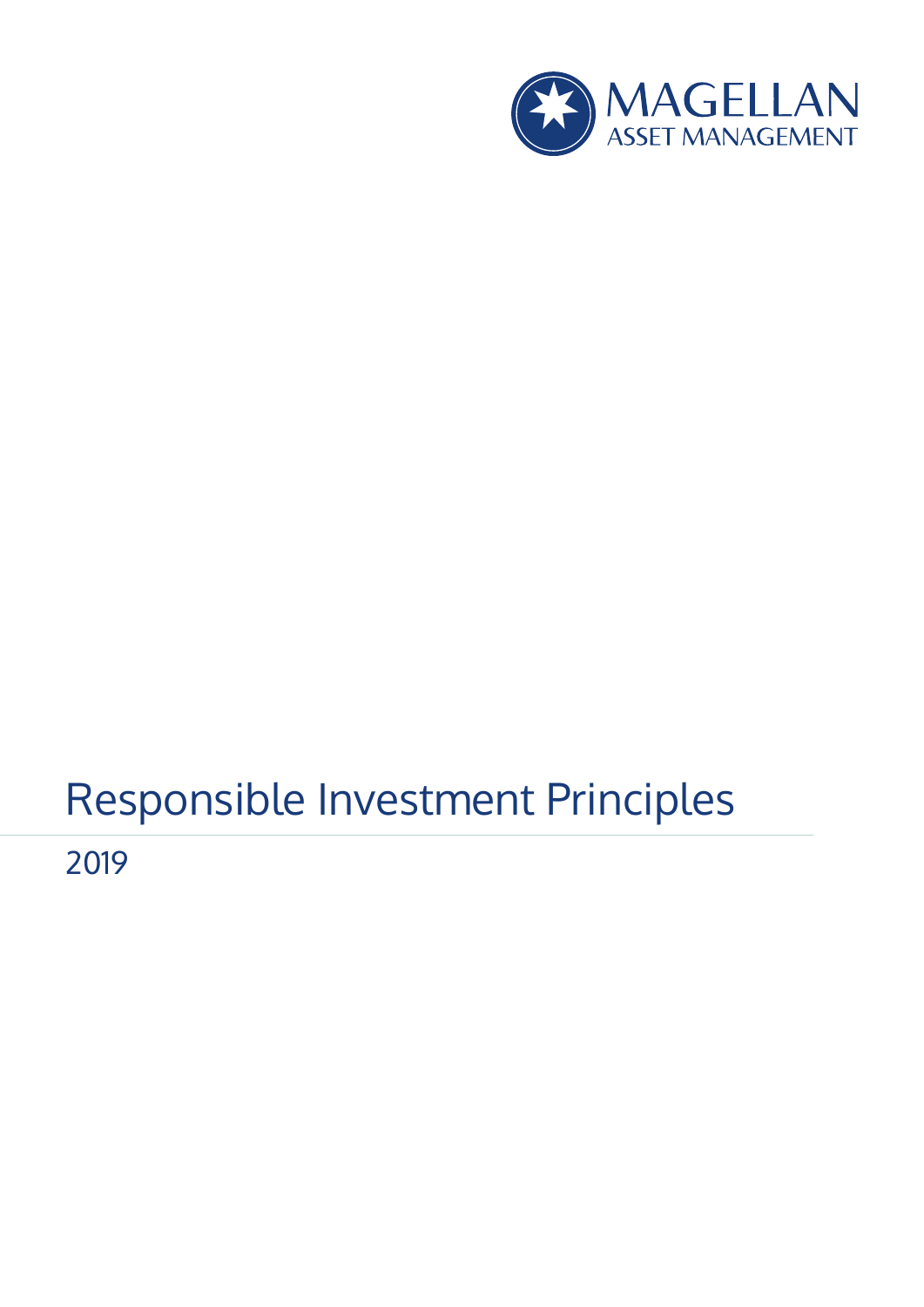## **1. INTRODUCTION**

This paper outlines Magellan Asset Management Limited's ("Magellan") Responsible Investment framework and principles and provides an overview of how Magellan integrates environmental, social and governance ("ESG") risks into the investment process and Magellan's approach to proxy voting and engagement.

## **2. MAGELLAN'S APPROACH TO RESPONSIBLE INVESTING**

At Magellan, we believe that successful investing is about identifying, and owning for the long-term, companies that can sustainably generate excess returns on capital for years to come. Our objectives are to achieve attractive risk-adjusted returns over the medium-to-long term whilst minimising the risk of permanent capital loss for our clients. To achieve this, we seek to identify high quality companies that are trading below our assessment of their intrinsic value.

It is within our assessment of a company's quality that ESG factors play an important role. As long-term investors, an assessment of ESG risks and opportunities are an inherent part of our investment process as gaining a robust understanding of these issues is a key part of assessing the outlook for future cash flow generation and risks of an investment.

As long-term owners we aim to act as responsible stewards of our clients' investment by exercising our proxy voting rights and having open dialogue with portfolio companies on a broad range of issues, including ESG-related issues.

Over the years, we have taken steps that highlight our commitment to responsible investing and we will continue to review and evolve our approach to responsible investment.

- In 2012, we became a signatory to the United Nations-sponsored Principles of Responsible Investment (PRI), the globally recognised accord for responsible investment;
- In 2016, we launched the first of a series of Sustainable strategies that implement a proprietary low-carbon overlay. We offer these strategies because we expect the world will take more steps to address climate-change risk by reducing carbon emissions and these measures have the potential to profoundly alter business models;
- In 2017, we became a signatory to the PRI's Montreal Pledge. Under the Pledge, Magellan commits to measure and disclose the carbon footprint of its actively managed investment portfolios;
- In 2017, Magellan became a signatory to the Responsible Investment Association of Australia; and
- In 2018, Magellan became a founding signatory to the Tobacco Free Finance Pledge.

# **3. OBJECTIVES**

Magellan's ongoing Responsible Investment objectives are:

- To rigorously assess material ESG risks as part of the investment process; and
- To act as responsible owners by engaging with portfolio companies where a material ESG issue exists and exercising our proxy voting rights where appropriate.

# **4. INTEGRATION OF ESG INTO THE INVESTMENT PROCESS**

For Magellan's actively managed valuation-based portfolios, Magellan's Investment team undertakes in-depth, proprietary company research, seeking to identify sustainable competitive advantages that enable businesses to generate excess returns on capital and predictable cash flow. Investment research includes an assessment of a company's inherent quality based on the following quality criteria:

- 1. **Economic Moat** Assessment of the sustainability of a company's competitive advantage(s)
- 2. **Agency Risk** Assessment of the extent that management will act in the best interest of shareholders
- 3. **Business Risk** Assessment of the predictability and reliability of future cash flows and earnings
- 4. **Re-Investment Potential** Assessment of a company's ability to reinvest profits back into its business at high incremental rates of return.

Analysis of ESG factors forms part of the suite of issues that affect the Agency and Business Risk of companies. Gaining a robust understanding of these issues is a key element in the assessment of the outlook for, and risks to, future cash flow generation.

Importantly, Magellan is focused on materiality. Magellan's Investment team will make a determination about the ESG risks that are material for each company and will use sources such as Sustainability Accounting Standards Board to guide this view.

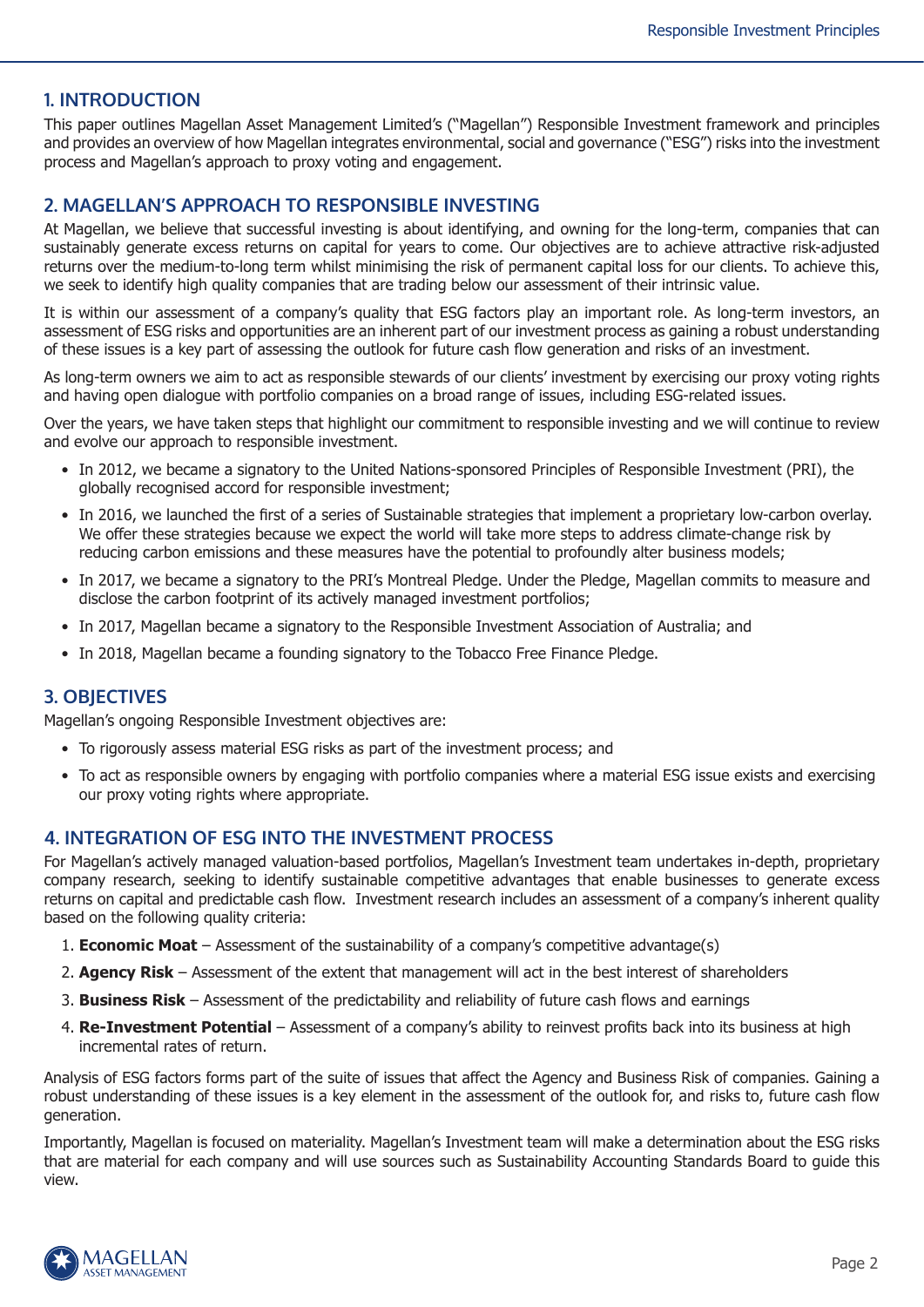Individual ratings in respect of each company for 1) its Environmental and Social profile and 2) its Governance profile are awarded on a scale of A, B or C. The ratings will reflect the issues faced by the industry in which the company operates and the company's own practices. If a company is to be awarded a Low rating for Business Risk (the best possible rating) then, as a pre-condition, it must be awarded an A-rating for Environmental and Social issues. If a company is to be awarded a Low rating for Agency Risk (the best possible rating) then, as a pre-condition, it is required to achieve an A-rating for Governance issues.

A list of Environmental and Social issues that are considered when undertaking investment research is included in Magellan's ESG Policy. These are used as a guide for Magellan's Investment team, however it is ultimately the responsibility of the Investment Analyst dedicated to a portfolio company to determine which issues are material to that company. These are then considered and assessed by Magellan's Investment Committee. Governance issues that are considered when undertaking investment research are included in Magellan's Corporate Governance Principles.

## **5. PROXY VOTING**

Magellan considers that proxy voting rights are an important power, which if exercised diligently can enhance client returns and should be managed with the same care as any other asset managed on behalf of its clients.

Magellan maintains a Proxy Voting Policy that outlines Magellan's process and policy for proxy voting and its process in the case of a conflict, or perceived conflict, of interest.

Magellan's Governance & Advisory team is responsible for the analysis of proxy proposals and drafting recommendations for approval by each strategy's Lead Portfolio Manager. The Investment Analyst responsible for covering a particular company will be consulted on company-specific issues, where necessary. By way of example the Investment Analyst will be consulted on the appropriateness of specific remuneration performance hurdles.

Magellan will assess proxy proposals in line with Magellan's Corporate Governance Principles. Magellan will assess shareholder proposals on a case-by-case basis and consider whether the shareholder proposal will enhance the certainty of long-term cash flow generation that we expect from the company.

### **6. ENGAGEMENT**

As a long-term investor, Magellan is committed to engaging with all portfolio companies on a broad range of issues. Matters of strategy, capital structure, performance and risk, etc are the responsibility of the Portfolio Manager and Investment team and are the subject of regular engagement. Magellan's Governance & Advisory team is responsible for engaging with portfolio companies in regard to ESG issues. Where appropriate, engagement may be conducted in conjunction with the Lead Portfolio Manager and Investment Analyst responsible for covering the company.

Magellan focuses its engagement on material issues, particularly those which could affect future cash flows. We are also focused on safeguarding against short term actions by either companies or their shareholders which may not be in the best interests of our clients. The level of engagement on ESG issues is also considered in the context of the relative size of Magellan's shareholding.

Engagement in relation to ESG issues can take a number of forms and does not necessarily involve Magellan seeking to effect change. For example, many companies conduct annual shareholder outreach programs as a forum to discuss general corporate governance, sustainability, executive compensation, any changes or initiatives a company has made throughout the year and provides the opportunity for a company to solicit shareholder feedback and discuss views provided by other shareholders.

Magellan may also seek engagement to achieve a better understanding of the management of material ESG issues or to seek clarity in relation to a specific proxy proposal.

In many cases, engagement is a result of proxy voting. For example, depending on the materiality of the issue and the size of Magellan's holding, where Magellan has determined to vote against management's recommendation, Magellan will engage with a company by written and/or verbal means to the company outlining its rationale for the vote and providing advice on what the company should do to remedy the issue.

When seeking change, Magellan will typically begin engagement with company management, through investor relations, company secretarial or legal departments. Magellan may seek to escalate engagement from management to committee Chairs, Senior Independent Directors and/or Chair of the Board. Magellan will also consider collaborating with other shareholders who share similar perspectives or lodge a shareholder proposal at a company meeting as a means to address the issue.

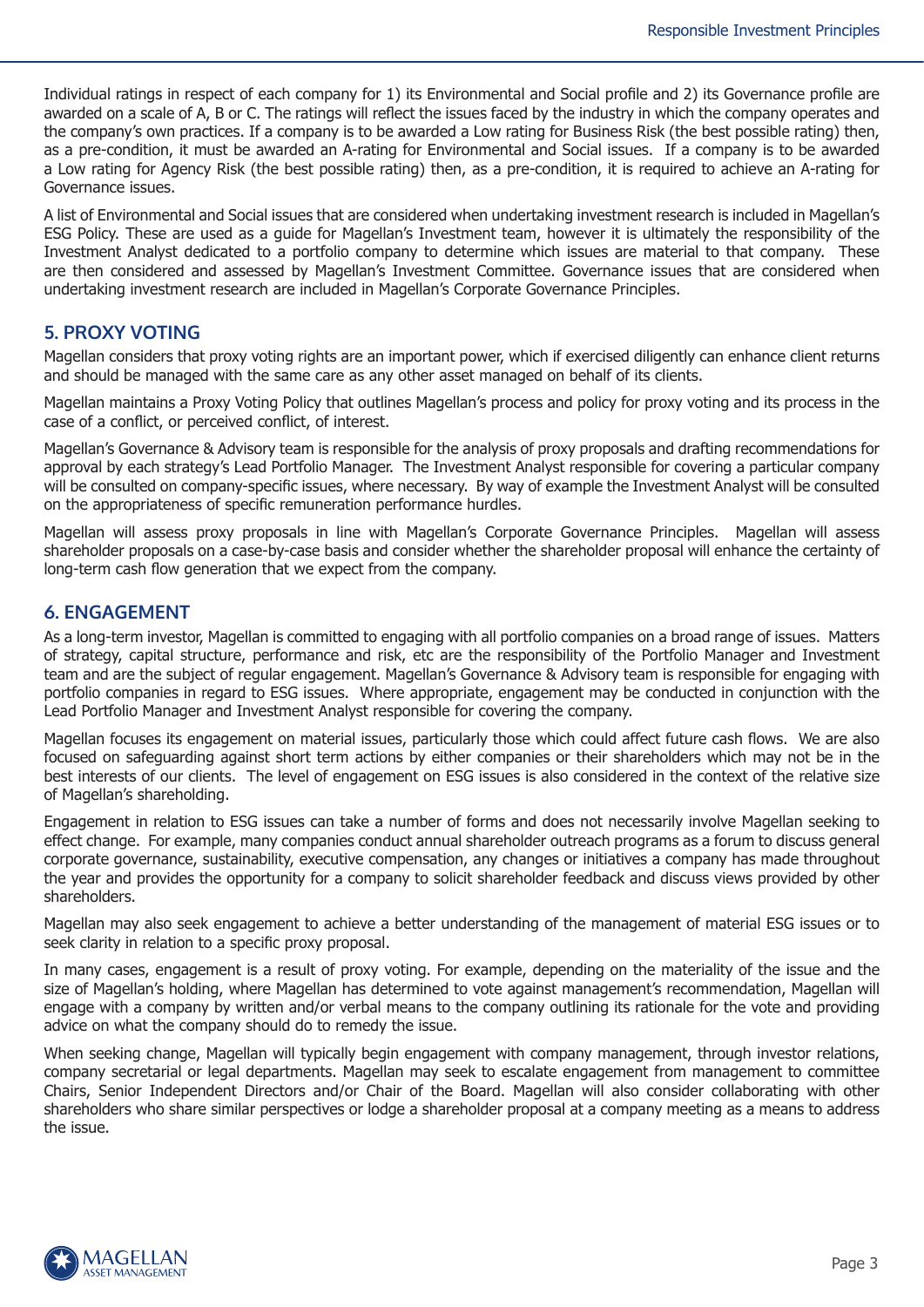#### **Appendix 1: Related Policies.**

In addition to Magellan's Responsible Investment Principles, Magellan maintains the following associated policies, all of which can be found on our website: www.magellangroup.com.au

- **ESG Policy**, which outlines in detail how ESG issues are incorporated into Magellan's investment analysis framework and investment process
- **Proxy Voting Policy**, which outlines Magellan's policy in relation to proxy voting
- **Magellan's Corporate Governance Principles**, which outlines Magellan's core principles of corporate governance

#### **Appendix 2: Background to Principles for Responsible Investment and Magellan's response.**

#### **Background to the United Nations Principles for Responsible Investment**

The United Nations-sponsored Principles for Responsible Investment (PRI) is a network of international investors working together to put Principles for Responsible Investment into practice. The PRI are a series of investing principles drafted by institutional investors who believe that ESG factors can affect the performance of investment portfolios. The principles support the signatories' belief that Investors fulfilling their fiduciary (or equivalent) duty need to give appropriate consideration to these factors and that the PRI provide a framework for making access to ESG information more widely available and for incorporating these factors into the decision-making process.

#### **Integrating PRI principles into the investment process**

Investment managers that sign up to the PRI are committing to 6 principles. The principles are outlined below along with suggested practices to ensure the investment process for Magellan's actively managed funds are consistent with the principles 1 to 6.

#### **1. We will incorporate ESG issues into investment analysis and decision making processes**

- a. Magellan will ensure that all investment professionals are aware of ESG considerations to ensure that the principles are adopted. Practically, ESG considerations will be specifically identified in Magellan's assessment of agency and business risk in company research reports.
- b. Additions to investment staff will be provided with Magellan's ESG policy. Any changes to this ESG policy will be advised promptly to all members of the Magellan investment team.

#### **2. We will be active owners and incorporate ESG issues into our ownership policies and procedures**

- a. Where a company has a particularly poor ESG track record that has a material impact upon the risk associated with future cash flow generation, it is likely that Magellan will exercise its ESG policy through non-investment, rather than engagement. However from time-to-time Magellan may engage with potential investee companies to discuss and/ or request ESG process improvements (or intended improvements). Ultimately, the assessment of investment grade status for an investee company will reflect the future cash flow generation and associated risks for the investee company.
- b. Additionally, Magellan may be entitled to vote on issues relating to ESG matters for investee companies. To this end Magellan undertakes to vote in a manner that it considers most likely to maximize shareholder value using a long-term framework.

#### **3. We will seek appropriate disclosures on ESG issues by the entities in which we invest**

a. Magellan seeks reporting on ESG issues by investee companies to be integrated within the standard annual report or separately as part of a sustainability report. Governance disclosures are expected to be in line with the relevant regulations and jurisdictional best practice. Magellan seeks investee companies to disclose the Environmental and Social issues that are material to their business with a discussion of how the company is managing the risks and opportunities. Where Magellan views the disclosure is lacking, it may engage with company and consider voting against management recommendations on relevant resolutions at a general meeting.

#### **4. To promote acceptance and implementation of the Principles within the investment industry.**

a. Magellan will include Principles-related requirements in requests for proposals it answers.

#### **5. To work together to enhance our effectiveness in implementing the Principles.**

a. Magellan will address emerging issues and will support the use of investor reporting as a source of learning.

#### **6. To each report on our activities and progress towards implementing the Principles.**

a. This requires Magellan to complete an annual questionnaire each year in March/April. The questionnaire is approximately 100 questions long and deals with the extent to which Magellan uses ESG principles. The answers from the questionnaire are compiled with other investment managers to enable the PRI to assess the success of their promotion of PRI.